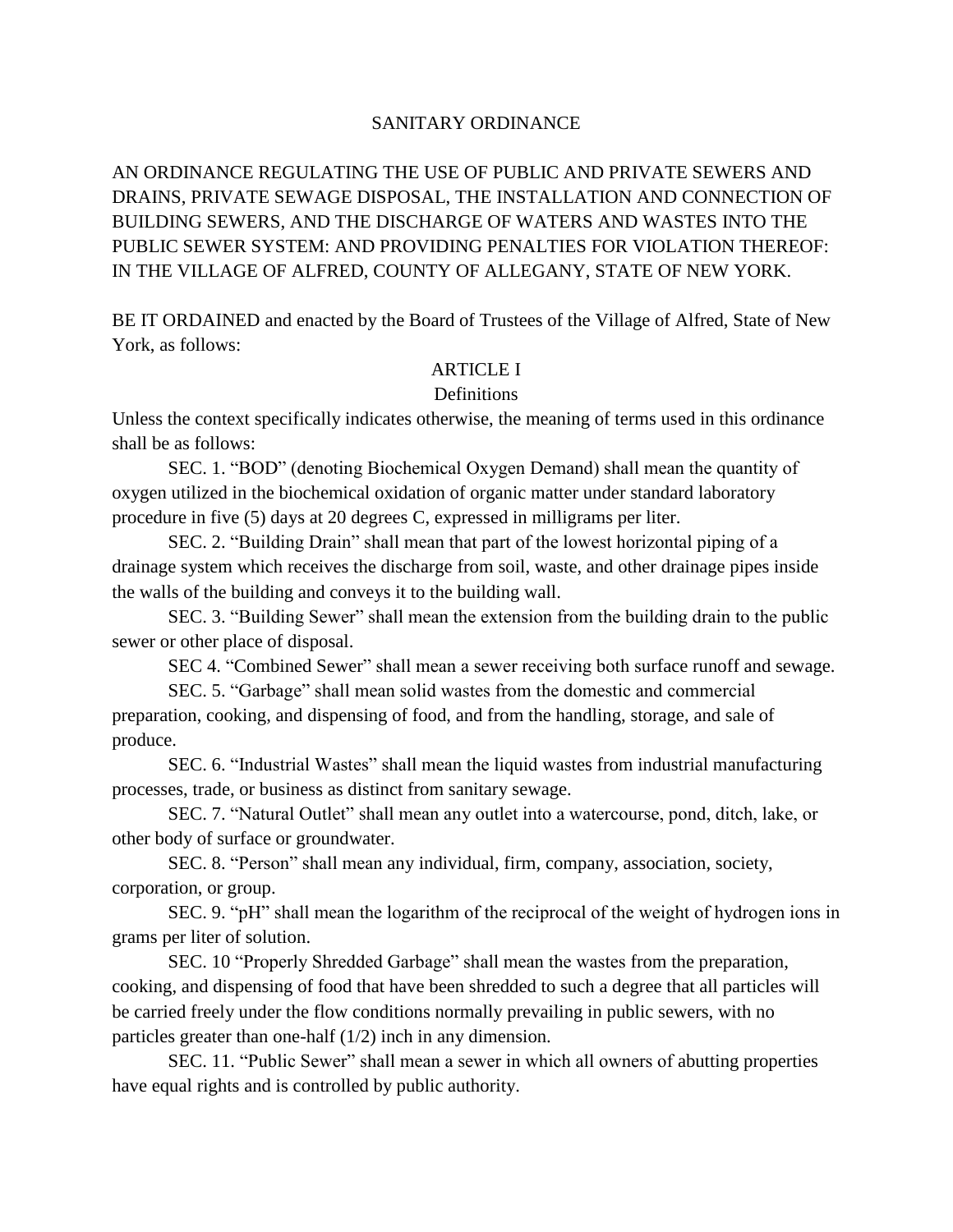SEC. 12. "Sanitary Sewer" shall mean a sewer which carries sewage and to which storm surface, and groundwaters are not intentionally admitted.

SEC. 13. "Sewage" shall mean a combination of the water-carried wastes from residences, business buildings, institutions, and industrial establishments, together with such ground, surface, and storm waters as may be present.

SEC. 14. "Sewage Treatment Plant" shall mean any arrangement of devices and structures used for treating sewage.

SEC. 15. "Sewage Works" shall mean all facilities for collecting, pumping, treating, and disposing of sewage. SEC. 15. "Sewage Works" shall mean all facilities for collecting, pumpii<br>ng of sewage.<br>SEC. 16. "Sewer" shall mean a pipe or conduit for carrying sewage.

ng of sewage.<br>SEC. 16. "Sewer" shall mean a pipe or conduit for carryir<br>SEC. 17. "Shall" is mandatory. "May" is permissive.

SEC. 17. "Shall" is mandatory. "May" is permissive.<br>SEC. 18. "Slug" shall mean any discharge of water, sewage, or industrial waste which in concentration of any given constituent or in quantity of flow exceeds for any period of duration longer than fifteen (15) minutes more than five (5) times the average twenty-four (24) hour concentration or flows during normal operation.

SEC. 19. "Storm Drain" (sometimes termed "storm sewer") shall mean a sewer which carries storm and surface waters and drainage, but excludes sewage and industrial wastes other than unpolluted cooling water.

SEC. 20. "Superintendent" shall mean the sanitary sewer superintendent or his authorized deputy, agent, or representative.

SEC. 22. "Watercourse" shall mean a channel in which the flow of water occurs, either continuously or intermittently.

### ARTICLE II

### Use of Public Sewers Required

SEC. 1. It shall be unlawful for any person to place, deposit, or permit to be deposited in any unsanitary manner on public or private property within the Village, any human or animal excrement, garbage, or other objectionable waste.

SEC. 2. It shall be unlawful to discharge to any natural outlet within the limits of the Village, any sewage or other polluted waters, except where suitable treatment has been provided in accordance with subsequent provisions of this ordinance.

SEC. 3 Except as hereinafter provided, it shall be unlawful to construct or maintain any privy, privy vault, septic tank, cesspool, or other facilities intended or used for the disposal of sewage.<br>SEC. 4. The owner of all houses, buildings, or properties used for human occupancy,

employment, recreation, or other purposes, situated within the Village and abutting on any street, alley or right-of-way in which there is now located or may in the future be located a public sanitary sewer of the Village, is hereby required at his expense to install suitable toilet facilities therein, and to connect such facilities directly with the proper public sewer in accordance with the provisions of this ordinance, within ninety (90) days after date of official notice to do so, provided that said public sewer is within fifty feet (50) of the property line.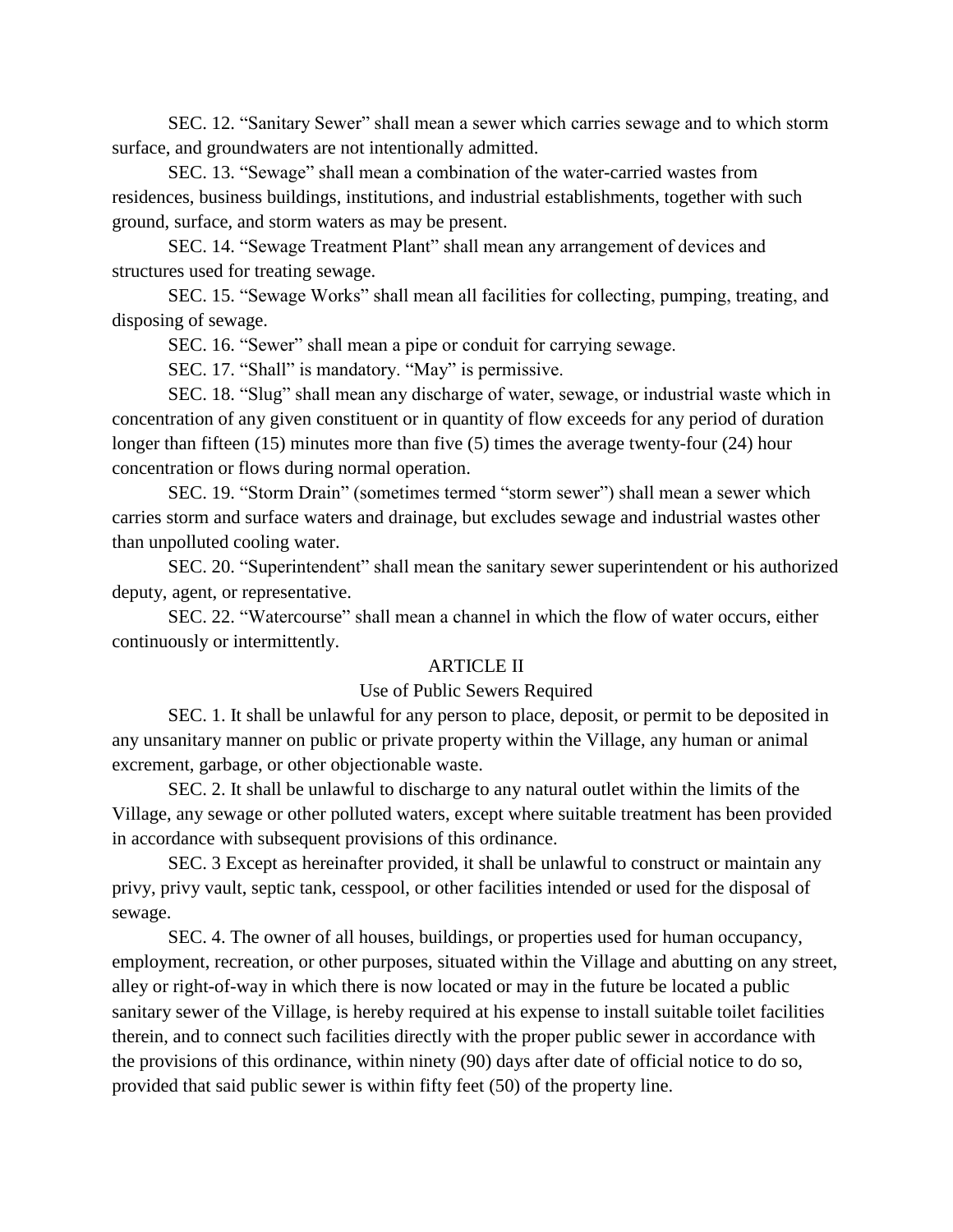SEC. 5. Except as hereinafter provided in Article III, when a public sewer becomes available, the building sewer shall be connected to said sewer within sixty days (60) and the private sewage disposal system shall be cleaned of sludge and filled with clean bankrun gravel or dirt.

## ARTICLE III

SEC. 1. Where no public facility is available, and until one becomes available, the owner shall operate and maintain the private sewage disposal facilities in a sanitary manner at all times at no expense to the Village.

SEC. 2. Notwithstanding the provisions of Article II alone, the owner of all houses, buildings, etc., where public facilities are available may maintain a private sewage disposal system in connection with said building, providing such private facilities comply with the provisions of this Article.

SEC. 3. Before a building permit is issued, and before construction is begun on a structure which will require a private sewage disposal system, the owner or agent thereof shall first receive preliminary approval of the proposed sewage disposal system from the Superintendent.

Preliminary approval will be upon forms provided by the Superintendent.

SEC. 4. The owner or his agent or the lessee or tenant who shall be in responsible charge of any dwelling, school, institution or premises for which a preliminary approval has been obtained, shall have the system, when completed, left uncovered for inspection by a representative of the Village, who shall make final inspection and give final approval before back filling and covering is carried out. If back filling has been completed before final inspection, the owner or his agent will be required to have the work uncovered to permit such inspection.

SEC. 5. A copy of the preliminary approval (or rejection) shall be issued by the Superintendent to the owner or his agent.

SEC. 6. A copy of the Certificate of Approval shall be furnished to the owner or his agent by the Superintendent.

SEC. 7. No statement contained in this Article shall be construed to interfere with any additional requirements that may be imposed by the Village.

### ARTICLE IV

### Building Sewers and Connections

Sec. 1. No unauthorized person shall uncover, make any connections with or opening into, alter, or disturb any public sewer or appurtenance thereof without first obtaining a written permit from the Superintendent.

SEC. 2. There shall be two (2) classes of building sewer permits: (a) for residential and (b) commercial service, and for service to establishments producing industrial wastes. In either case, the owner or his agent shall make application on a special form furnished by the Village. The permit application shall be supplemented by any plans, specifications, or other information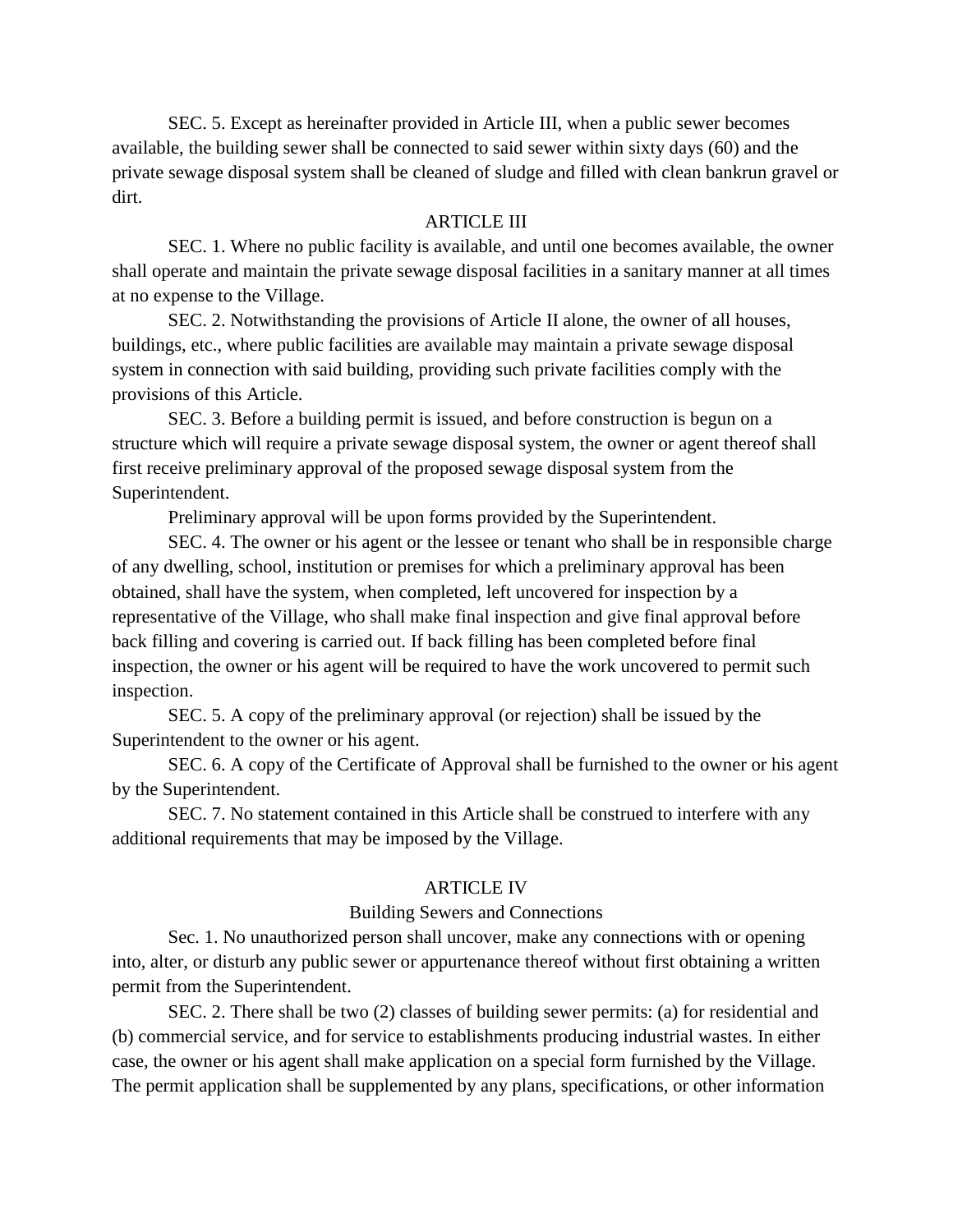considered pertinent in the judgment of the Superintendent. A permit and inspection fee of two dollars (\$2.00) for a residential sewer permit and five dollars (\$5.00) for a commercial or industrial building sewer permit shall be paid to the Village at the time the application is filed.

SEC. 3. All costs and expense incidental to the installation and connection of the building sewer shall be borne by the owner. The owner shall indemnify the Village from any loss or damage that may directly or indirectly be occasioned by the installation of the building sewer.

SEC. 4. A separate and independent building sewer shall be provided for every building; except where one building stands at the rear of another on an interior lot and no private sewer is available or can be constructed to the rear building through an adjoining alley, court, yard, or driveway, the building sewer from the front building may be extended to the rear building and the whole considered as one building sewer.

SEC. 5. The size, slope, alignment and materials used in the construction of a building sewer shall be as follows:

- a. Size: All residential building sewers shall be construction of a minimum 4-inch diameter pipe. Minimum sizes for commercial and industrial buildings shall be 4 inches in diameter or of a size necessary to accommodate peak sewage flows which may occur.
- b. Slope: All building sewers shall be laid on a uniform ascending grade from the main

| sewer. The following grades shall be considered the minimum and maximum grade: |            |            |  |
|--------------------------------------------------------------------------------|------------|------------|--|
| <b>Size</b>                                                                    | Min. Grade | Max. Grade |  |
| 4"                                                                             | 1 %        | 20%        |  |
| 6                                                                              | 0.65%      | 12%        |  |
| $\mathsf{R}^{\prime\prime}$                                                    | $0.40\%$   | 9%         |  |

- c. Alignment: All building sewers shall be laid on a straight line from main sewer to the building. Where bends are necessary, a cleanout shall be provided at all bends greater than  $1/16$  (22-1/2 degrees).
- d. Materials: All building sewers shall be constructed of the following materials: Clay – Extra Strength Vitrified Clay Pipe meeting provisions of ASTM specification C-200.

Cast Iron – Extra Heavy Cast Iron Soil Pipe meeting provisions of ASTM Specification A-74.

Asbestos – Cement Pipe – Extra strength asbestos cement sewer pipe meeting ASTM Specification C428.

- e. Pipe Joints: Joints on clay pipe shall conform to ASTM Specification C-425, Type 3. Cast Iron Pipe shall have jute and lead or leadite joints, or rubber gasket joints to conform to ASTM Specification C564.
- f. Building Entrance: Through the foundation wall there shall be a minimum 4-inch diameter extra heavy cast iron soil pipe. Immediately inside the building there shall be provided a 4-inch cleanout wye. In no instance shall there be any connections to the building sewer on the street side of the cleanout.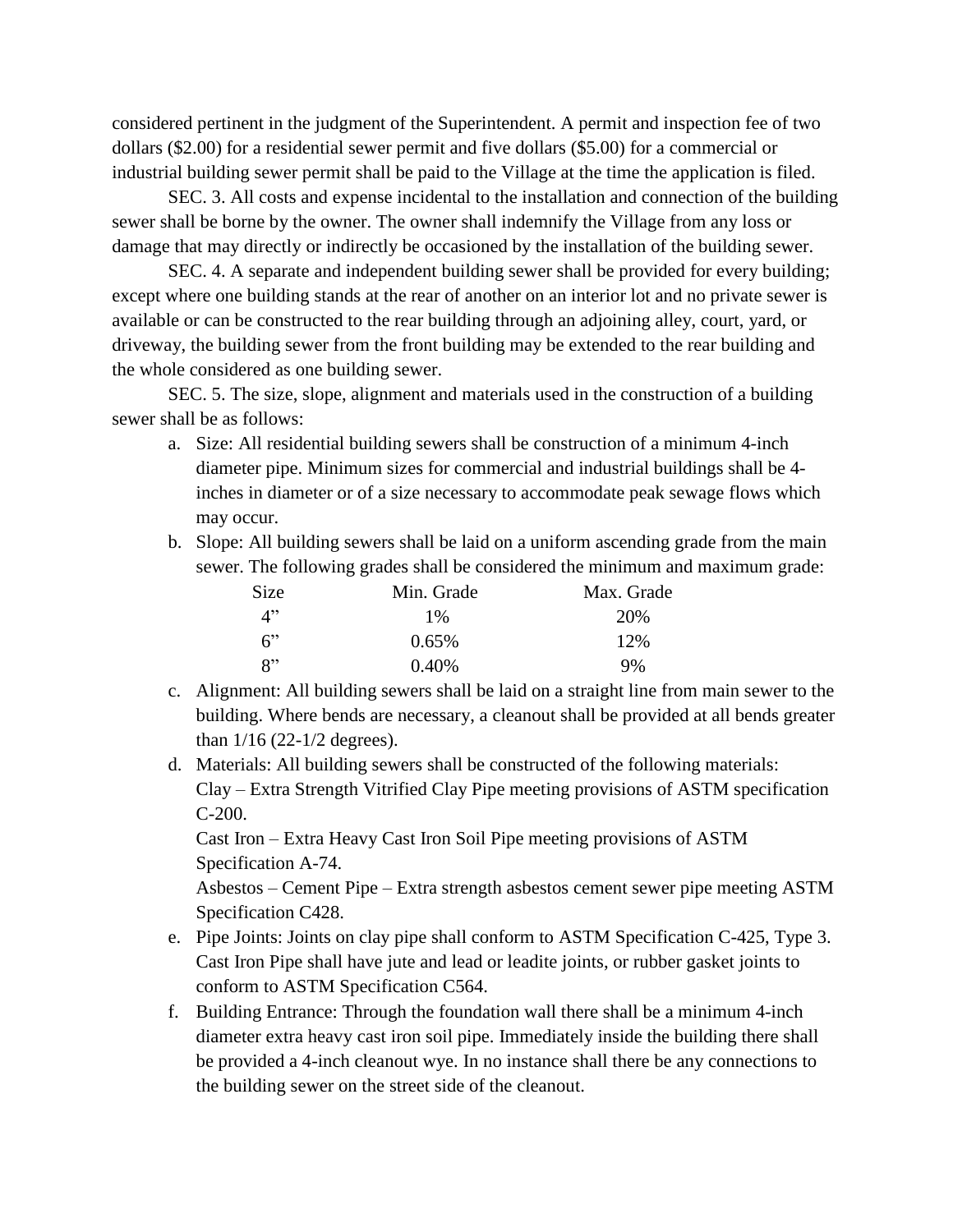SEC. 6. Whenever possible, the building sewer shall be brought to the building at an elevation below the basement floor. In all buildings in which any building drain is too low to permit gravity flow to the public sewer, sanitary sewage carried by such building drain shall be lifted by an approved means and discharged to the building sewer.

SEC. 7. No person shall make connections of roof downspouts, exterior foundation drains, areaway drains, or other sources of surface runoff of groundwater to a building drain which in turn is connected directly or indirectly to a public sewer.

SEC. 8. The connection of the building sewer into the public sewer shall conform to the requirements of the building and plumbing code or other applicable rules and regulations of the Village, or the procedures set forth in appropriate specifications of the ASTM and the WPCF Manual of Practice No. 9. All such connections shall be gastight and watertight. Any deviation from the prescribed procedures and materials must be approved by the Superintendent before installation.

SEC. 9. The applicant for the building permit shall notify the Superintendent when the building sewer is ready for inspection and connection to the public sewer. The connection shall be made under the supervision of the Superintendent or his representative.

SEC. 10. All excavations for building sewer installation shall be adequately guarded with barricades and lights so as to protect the public from hazards. Streets, sidewalks, parkways, and other public property disturbed in the course of the work shall be restored in a manner satisfactory to the Village, in accordance with other existing ordinances.

# ARTICLE V

# Use of the Public Sewers

SEC. 1. No person shall discharge or cause to be discharged any stormwater, surface water, groundwater, roof runoff, subsurface drainage, uncontaminated cooling water, or unpolluted industrial process waters to any sanitary sewer.

SEC. 2. Stormwater and all other unpolluted drainage shall be discharged to such sewers as are specifically designated as storm sewers, or to a natural outlet approved by the Superintendent. Industrial cooling water or unpolluted process waters may be discharged, on approval of the Superintendent, to a storm sewer, or natural outlet.

SEC. 3. No person shall discharge or cause to be discharged any of the following described waters or wastes to any public sewers:

- a. Any gasoline, benzene, naphtha, fuel oil, or other flammable or explosive liquid, solids or gas.
- b. Any waters or wastes containing toxic or poisonous solids, liquids, or gases in sufficient quantity, either singly or by interaction with other wastes, to injure or interfere with any waste treatment process, constitute a hazard to humans or animals, create a public nuisance, or create any hazards in the receiving waters of the sewage treatment plant, including but not limited to, cyanides in excess of (2) mg/liter as CN in the wastes as discharged to the public sewer.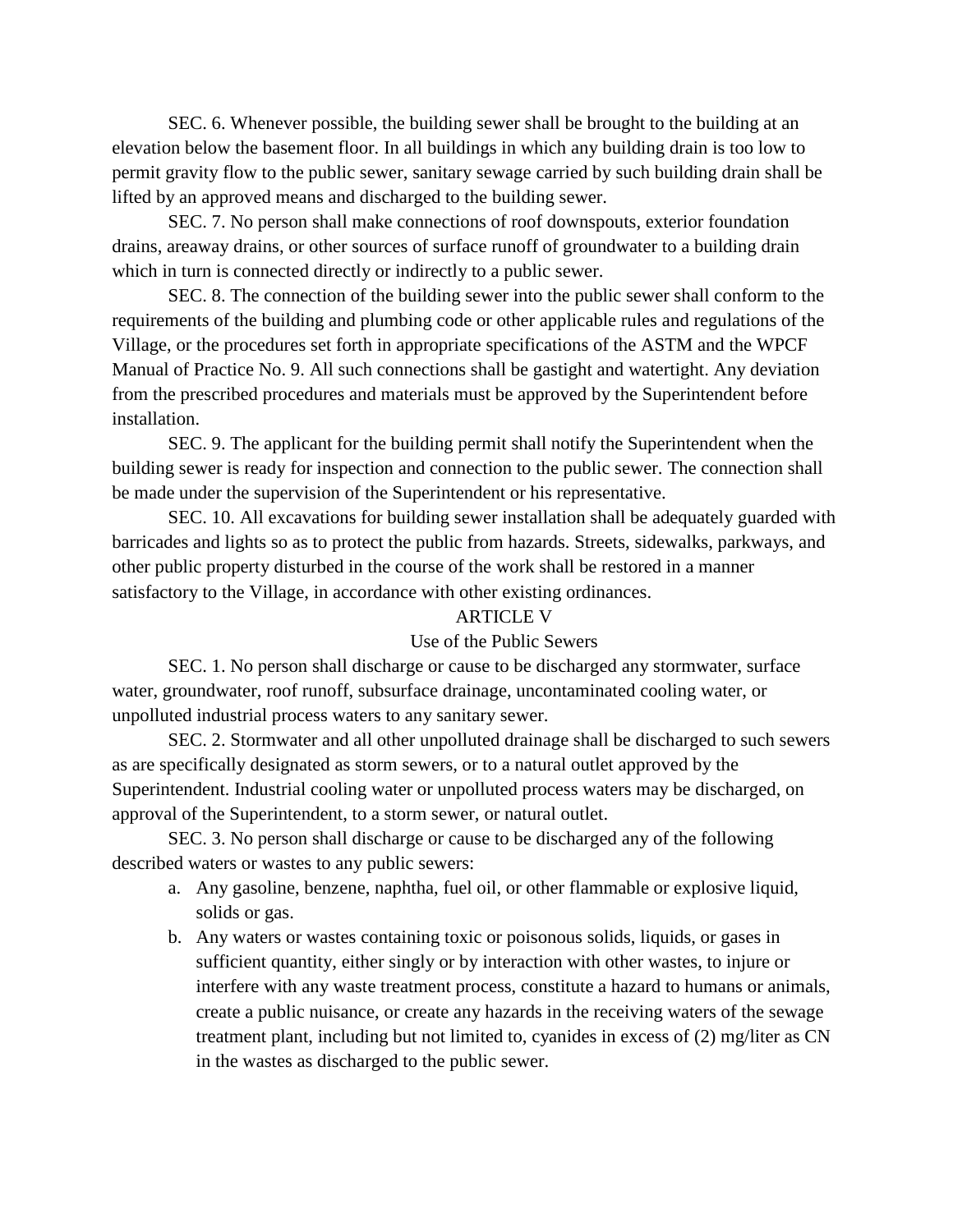- c. Any waters or wastes having a pH lower than 4.0 or having any other corrosive property capable of causing damage or hazard to structures, equipment, and personnel of the sewage works.
- d. Solid or viscous substances in quantities or of such size capable of causing obstruction to the flow in sewers, or other interference with the proper operation of the sewage works such as, but not limited to, ashes, cinders, sand, mud, straw, shavings, metal, glass, rags, feathers, tar, plastics, wood, unground garbage, whole blood paunch manure, hair and fleshings, entrails and paper dishes, cups, milk containers, etc., either whole or ground by garbage grinders.

SEC. 4. No person shall discharge or cause to be discharged the following described substances, materials, waters, or wastes if it appears likely in the opinion of the Superintendent that such wastes can harm either sewers, sewage treatment process, or equipment, have an adverse effect on the receiving stream, or can otherwise endanger life, limb, public property or constitute a nuisance. In forming his opinion as to the acceptability of these wastes, the Superintendent will give consideration to such factors as the quantities of subject wastes in relation to flows and velocities in the sewers, materials of construction of the sewers, nature of the sewage treatment process, capacity of the sewage treatment plant, degree of treatability of wastes in the sewage treatment plant, and other pertinent factors. The substances prohibited are:

- a. Any liquid or vapor having a temperature higher than one hundred fifty degrees F. (150 degrees F)
- b. Any water or waste containing fats, wax, grease, or oils, whether emulsified or not, in excess of one hundred (100) mg/1 or containing substances which may solidify or become viscous at temperatures between thirty-two (32) and one hundred fifty (150) degrees F.<br>c. Any garbage that has not been properly shredded. The installation and operation of
- any garbage grinder equipped with a motor of three-fourths (3/4) horsepower or greater shall be subject to the review and approval of the Superintendent.
- d. Any waters or wastes containing strong acid iron pickling wastes, or concentrated plating solutions whether neutralized or not.
- e. Any waters or wastes containing iron, chromium, copper, zinc, and similar objectionable or toxic substances; or wastes exerting an excessive chlorine requirement, to such degree that any such material received in the composite sewage at the sewage treatment works exceeds the limits established by the Superintendent for such materials.
- f. Any waters or wastes containing phenols or other taste or odor producing substances, in such concentrations exceeding limits which may be established by the Superintendent as necessary, after treatment of the composite sewage, to meet the requirements of the State, Federal, or other public agencies of jurisdiction for such discharge to the receiving waters.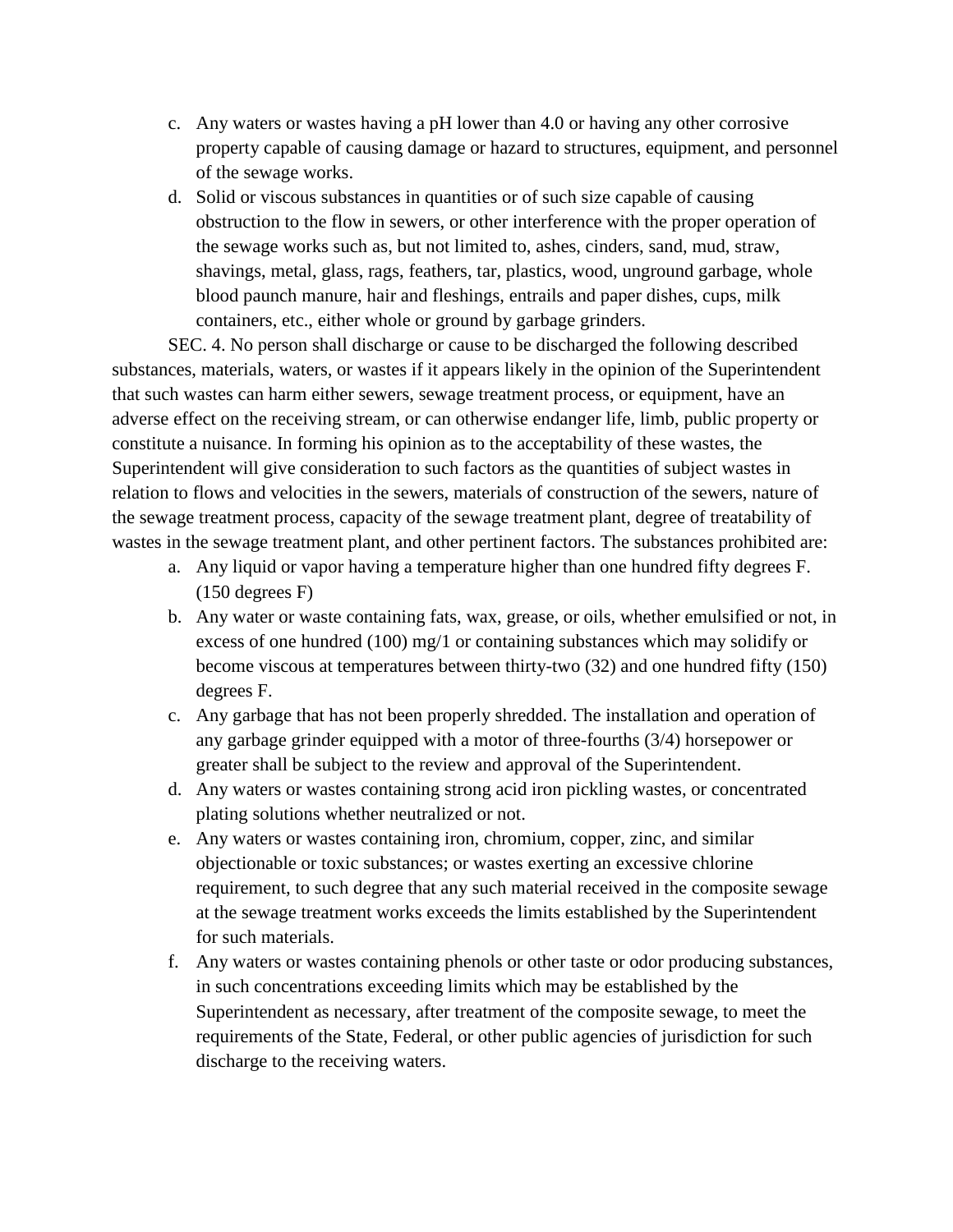- g. Any radioactive wastes or isotopes of such half-life or concentration as may exceed limits established by the Superintendent in compliance with applicable State or Federal regulations.
- h. Any waters or wastes having a pH in excess of 10.0.
- i. Materials which exert or cause:
	- (1) Unusual concentrations of inert suspended solids (such as, but not limited to, Fullers earth, lime slurries, and lime residues) or of dissolved solids (such as, but not limited to, sodium chloride and sodium sulfate).
	- (2) Excessive discoloration (such as, but not limited to, dye wastes and vegetable tanning solutions).
	- (3) Unusual BOD, chemical oxygen demand, or chlorine requirements in such quantities as to constitute a significant load on the sewage treatment works.
	- $(4)$  Unusual volume of flow or concentration of wastes constituting "slugs" as defined herein.
- j. Waters or wastes containing substances which are not suitable for treatment or reduction by the sewage treatment process employed, or are suitable for treatment only to such degree that the sewage treatment plant effluent cannot meet the requirements of other agencies having jurisdiction over discharge to the receiving waters.

SEC. 5. If any waters or wastes are discharged, or are proposed to be discharged to the public sewers, which waters contain the substances or possess the characteristics enumerated in Section 4 of this Article, and which in the judgment of the Superintendent, may have a deleterious effect upon the sewage works, processes, equipment, or receiving waters, or which otherwise create a hazard to life, or constitute a public nuisance, the Superintendent may:

- a. Reject the wastes.
- b. Require pretreatment to an acceptable condition for discharge to the public sewers.
- c. Require control over the quantities and rates of discharge, and/or
- d. Require payment to cover the added cost of handling and treating the wastes not covered by existing taxes or sewer charges under the provisions of Section 10 of this article.

If the Superintendent permits the pretreatment or equalization of waste flows, the design and installation of the plants and equipment shall be subject to the review and approval of the Superintendent, and subject to the requirements of all applicable codes, ordinances, and laws.

SEC. 6. Grease, oil and sand interceptors shall be provided when, in the opinion of the Superintendent, they are necessary for the proper handling of liquid wastes containing grease or any flammable wastes, sand, or other harmful ingredients: except that such interceptors shall not be required for private living quarters or dwelling units. All interceptors shall be of a type and capacity approved by the Superintendent, and shall be located as to be readily and easily accessible for cleaning and inspection.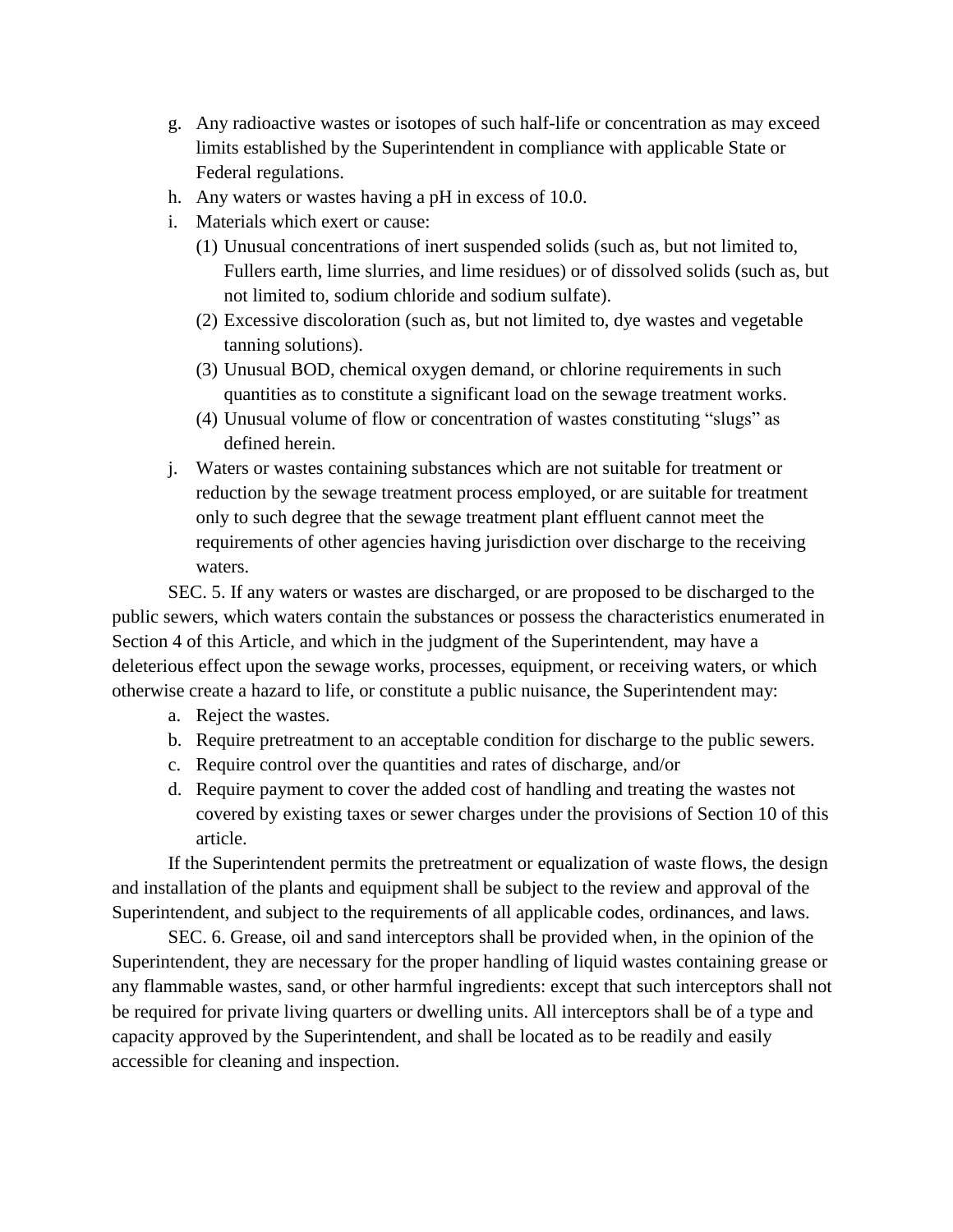SEC. 7. Where preliminary treatment or flow equalizing facilities are provided for any waters or wastes, they shall be maintained continuously in satisfactory and effective operation by the owner at his expense.

SEC. 8. When required by the Superintendent, the owner of any property serviced by a building sewer carrying industrial wastes shall install a suitable control manhole together with such necessary meters and other appurtenances in the building sewer to facilitate observation, sampling, and measurement of the wastes. Such manholes, when required, shall be accessible and safely located, and shall be constructed in accordance with plans approved by the Superintendent. The manhole shall be installed by the owner at his expense, and shall be maintained by him so as to be safe and accessible at all times.

SEC. 9. All measurements, tests, and analyses of the characteristics of water and wastes to which reference is made in this ordinance shall be determined in accordance with the latest edition of "Standard Methods for the Examination of Water and Wastewater", published by the American Public Health Association, and shall be determined at the control manhole provided, or upon suitable samples taken at said control manhole. In the event that no special manhole has been required, the control manhole shall be considered to be the nearest downstream manhole in the public sewer to the point at which the building sewer is connected. Sampling shall be carried out by customarily accepted methods to reflect the effect of constituents upon the sewage works and to determine the existence of hazards to life, limb and property. (The particular analysis involved will determine whether twenty-four hour (24) composite of all outfalls of a premise is appropriate or whether a grab sample or samples should be taken. Normally, but not always, BOD and suspended solids analyses are obtained from twenty-four hour (24) composites of all appropriate or whether a grab sample or samples should be taken. Norma<br>BOD and suspended solids analyses are obtained from twenty-four hour<br>outfalls whereas pH's are determined from periodic grab samples.)

SEC. 10. No statement contained in this article shall be construed as preventing any special agreement or arrangement between the Village and any industrial concern whereby an industrial waste of unusual strength or character may be accepted by the Village for treatment, subject to payment therefore, by the industrial concern.

#### ARTICLE VI

### Protection from Damage

SEC. 1. No unauthorized person shall maliciously, willfully, or negligently break, damage, destroy, uncover, deface, or tamper with any structure, appurtenance, or equipment which is a part of the sewage works. Any person violating this provision shall be subject to arrest and prosecution as provided by law.

## ARTICLE VII

## Powers and Authority of Inspectors

SEC. 1. Duly authorized employees of the Village bearing proper credentials and identification shall be permitted to enter all properties for the purpose of inspection, observation, measurement, sampling, and testing in accordance with the provisions of this ordinance. The Superintendent or his representatives shall have no authority to inquire into any processes including metallurgical, chemical, oil, refining, ceramic, paper, or other industries beyond that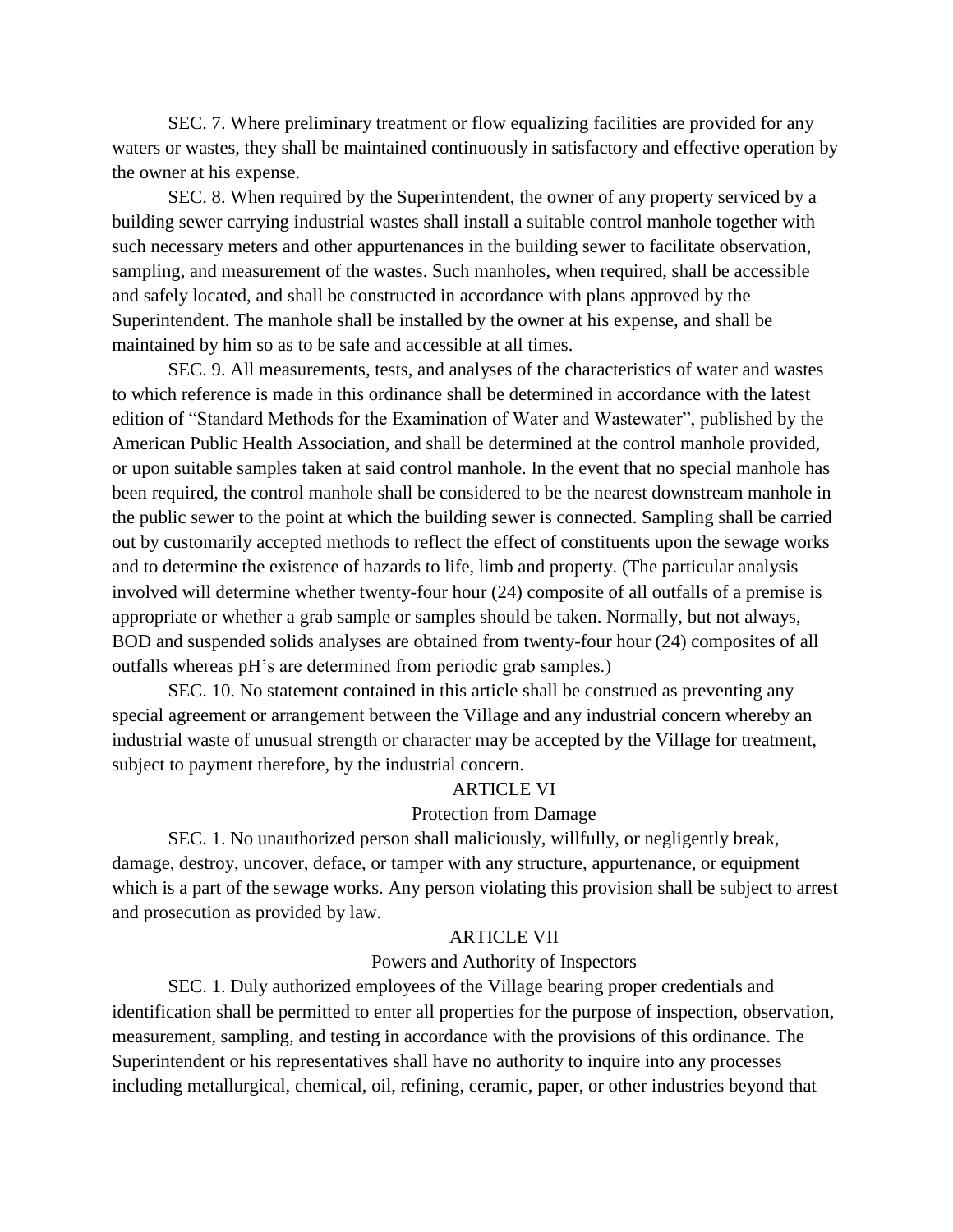point having a direct bearing on the kind and source of discharge to the sewers or waterways or facilities for waste treatment.

SEC. 2. While performing the necessary work on private properties referred to in Article VII, Section 1 above, the Superintendent or duly authorized employees of the Village shall observe all safety rules applicable to the premises established by the company and the company shall be held harmless for injury or death to the Village employees and the Village shall indemnify the company against loss or damage to its property by Village employees and against liability claims and demands for personal injury or property damage asserted against the company and growing out of the gauging and sampling operation, except as such may be caused by negligence or failure of the company to maintain safe conditions as required in Article V, Section 8.

SEC. 3. The Superintendent and other duly authorized employees of the Village bearing proper credentials and identification shall be permitted to enter all private properties through which the Village holds a duly negotiated easement for the purpose of, but not limited to, inspection, observation, measurement, sampling, repair, and maintenance of any portion of the sewage works lying within said easement. All entry and subsequent work, if any, on said easement, shall be done in full accordance with the terms of the duly negotiated easement pertaining to the private property involved.

### ARTICLE VIII

### Penalties

SEC. 1. Any person found to be violating any provision of this ordinance except Article VI shall be served by the Village with written notice stating the nature of the violation and providing a reasonable time limit for the satisfactory correction thereof. The offender shall, within the period of time stated in such notice, permanently cease all violations.

SEC. 2. Any person who shall continue any violation beyond the time limit provided for in Article VIII, Section 1, shall be guilty of a misdemeanor, and on conviction thereof shall be fined in the amount not exceeding fifty dollars (\$50.00) for each violation. Each day in which any such violation shall continue shall be deemed a separate offense.

SEC. 3. Any person violating any of the provisions of this ordinance shall become liable to the Village for any expense, loss, or damage occasioned the Village by reason of such violation.

#### ARTICLE IX

#### Validity

SEC. 1. All ordinances or parts of ordinances in conflict herewith are hereby repealed.

SEC. 2. The invalidity of any section, clause, sentence, or provision of this ordinance shall not affect the validity of any other part of this ordinance which can be given effect without such invalid part or parts.

Anita E. Evans, Village Clerk of the Village of Alfred, Allegany County, New York, does hereby certify that the foregoing is a true and correct copy of the Sanitary Ordinance, for the Village of Alfred, New York, duly adopted by the Village Board of the Village of Alfred,